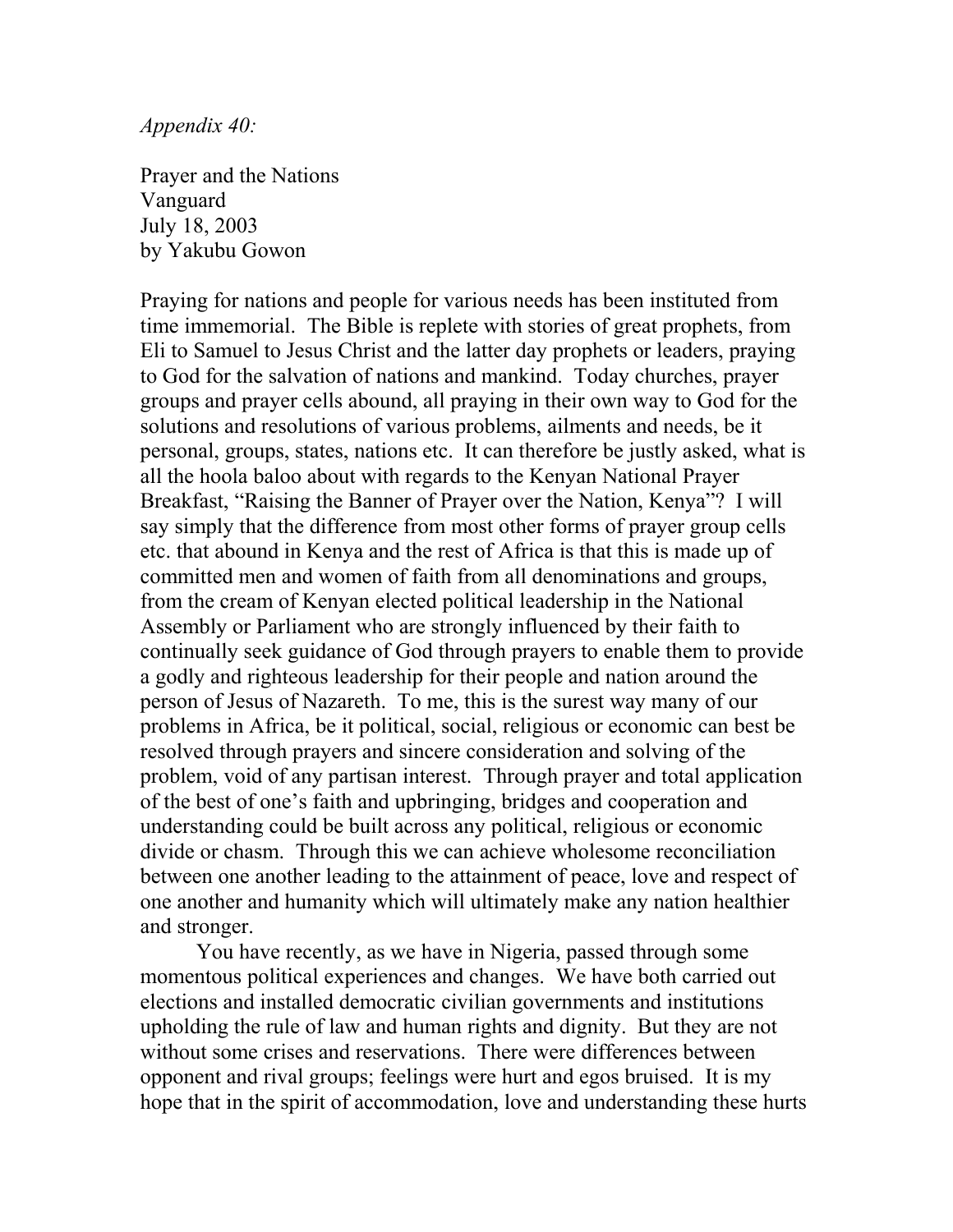and differences will be smoothed over. I am encouraged that this is now the case in this country and I commend you all for it. May this new spirit found in this Parliamentary Prayer Movement help in achieving the end goal of love, peace, harmony and understanding in the nation.

**God answers.** I urge you not to relent on your resolve to pray for your nation and people. God answers prayers when they are done in faith. The Holy Book is full of examples of answered prayers of people when they pray in faith. But are our prayers being answered today? I believe they are and if I may share with you our "Nigeria Prays" experience which could be said to be an example of "Raising a Banner of Prayer Over the Nation, Nigeria," the outcome of which was "answered prayer"!

"Nigeria Prays" came about as a result of a dire need to pray for Nigeria following a prolonged period of political, social and economic crises and upheaval in the country in the late 1990s, which gave Nigeria a bad name and image throughout the world at the time. Nigeria became a pariah nation, untouchable! During our attendance at the National Prayer Breakfast in Washington, D.C., USA in January/February 1996, many Nigerians at the Prayer Breakfast were feeling very concerned about the report they were receiving and reading about their home and country in the press and the media in the United States. They approached me to know more about the situation and discussed what all Nigerians should do to bring a change for the better. After due explanation and following heart-searching discussions and prayers, we came to the conclusion that if all attempts to advise the Nigerian authorities/leadership fail, we should resort to putting Nigeria's case in prayers to God to intervene where human beings fail. It was further agreed that it would be necessary to engage in three months of concentrated prayers by all Nigerians and friends of Nigeria, at home and abroad. As recorded in 2nd Chronicles 7:14, we believe that "If my people who are called by my name, shall humble themselves and pray and seek my face and turn from their wicked ways, then will I hear from heaven and will forgive their sin and will heal the land." Those abroad believed and agreed to this approach, but since the major problem is back home, the idea had to be taken home and sold there. This was done on my return home in late February 1996.

We discussed with a cross section of committed and concerned men and women of faith and we agreed to raise a "banner of prayer" over Nigeria. I decided to put the then Head of State, who was a Muslim, in the picture of what we wanted to do. I was pleasantly surprised and delighted that not only did he endorse and support the idea, but added that "prayer is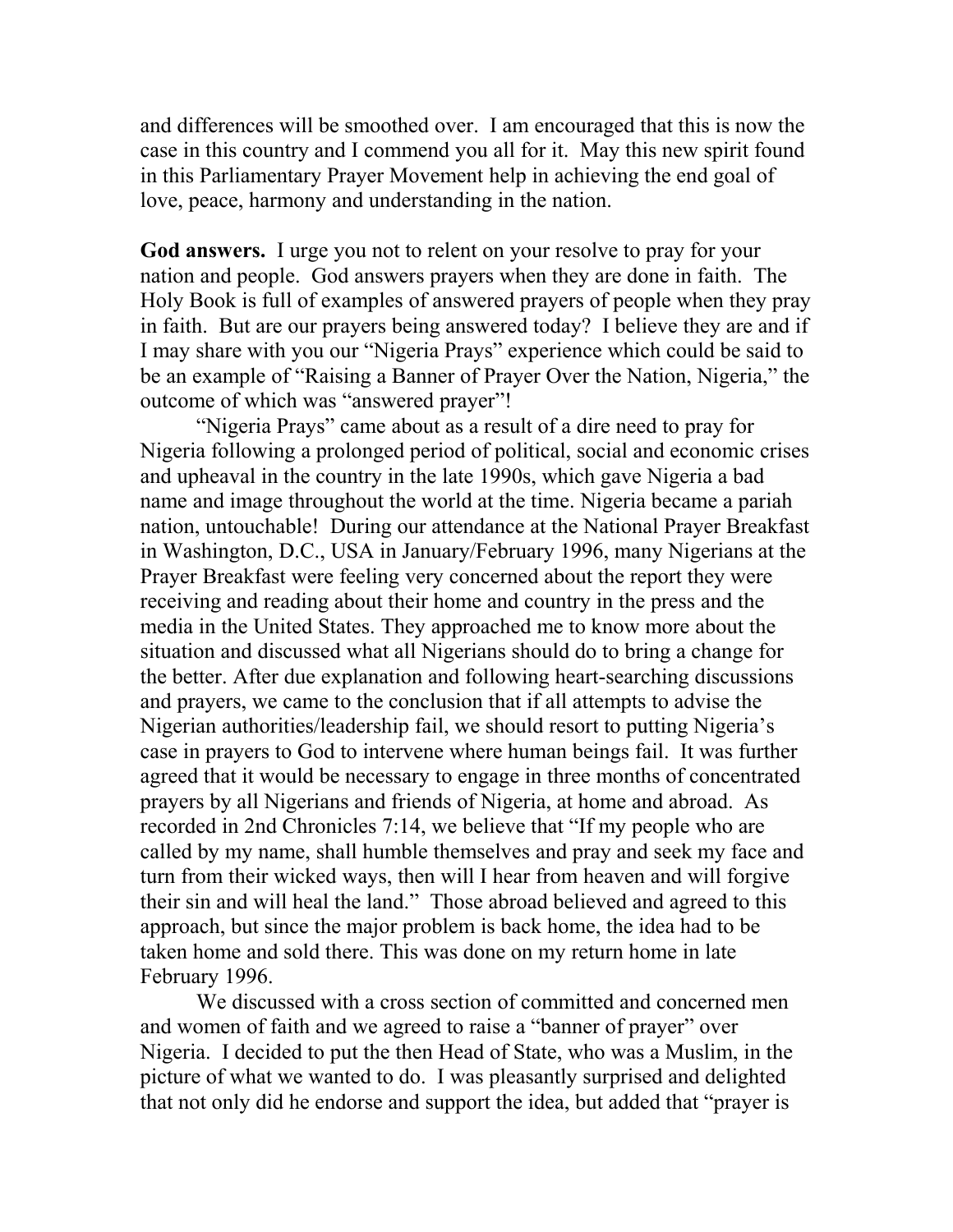good;" to make the prayer truly national, our Muslim faithfuls should also be part of it. I accepted the suggestion and promised to put it before my committee and some of the Muslim leadership to agree and work out how best to go about it. This was done, and after long and thorough deliberations, it was agreed that the national "Nigeria Prays" will be for adherents of both major faiths and religions in Nigeria, but undertaken separately to respect some fundamental religious sensitivities on both sides. The Muslims will pray on Fridays during their Jummat Prayers and the Christians will pray any day of the week convenient to them, but preferably Sundays. That has been the practice in Nigeria ever since to date.

Nigerians of all faiths embraced the idea and prayed for the nation, for the leadership and the followership and for a change in the Nigerian situation and fortune, believing that God would decide as he deemed best. We never prayed for anyone's demise or hurt but prayed that God would touch the heart of the leadership and followership to do the right things for the country and people.

By mid 1998 Nigeria's name and image was at its lowest ebb, particularly in the eyes of the international community. Then suddenly in early June 1998, the good Lord brought about a welcome change. A new government was ushered in after the reported sudden, unexpected demise of the Head of State. The new Head of State, after taking due advice, set in motion a programme of return to civilian rule and democracy which event took place a year later on 29<sup>th</sup> May, 1999.

Following the change and having extended our Prayer Rallies beyond the initial three months period to the end of the transition, i.e.  $19<sup>th</sup>$  May, 1999, we wanted to fold up the Prayers. However, as a result of popular demands of most Nigerians, even some of our initial ardent critics, we had to continue the "Nigeria Prays" programme, to continue to pray for Nigeria, her people, leadership and followership. My belief is that there are never too many banners to be raised for prayers over any nation. My hope is that Nigeria's National Assembly will soon set up their own prayer group and establish a National Prayer Movement as you have just done successfully today.

**Prayer works.** Mr. President, distinguished ladies and gentlemen, I hope our experience in Nigeria as just narrated does confirm and reassure anyone that prayer works and that it is worth "raising a banner of prayer for the nation" as you have just done. We pray for the success and positive influence of your new Parliamentary Prayer Movement and National Prayer Breakfast, not only for Kenya but also throughout the East African Regional